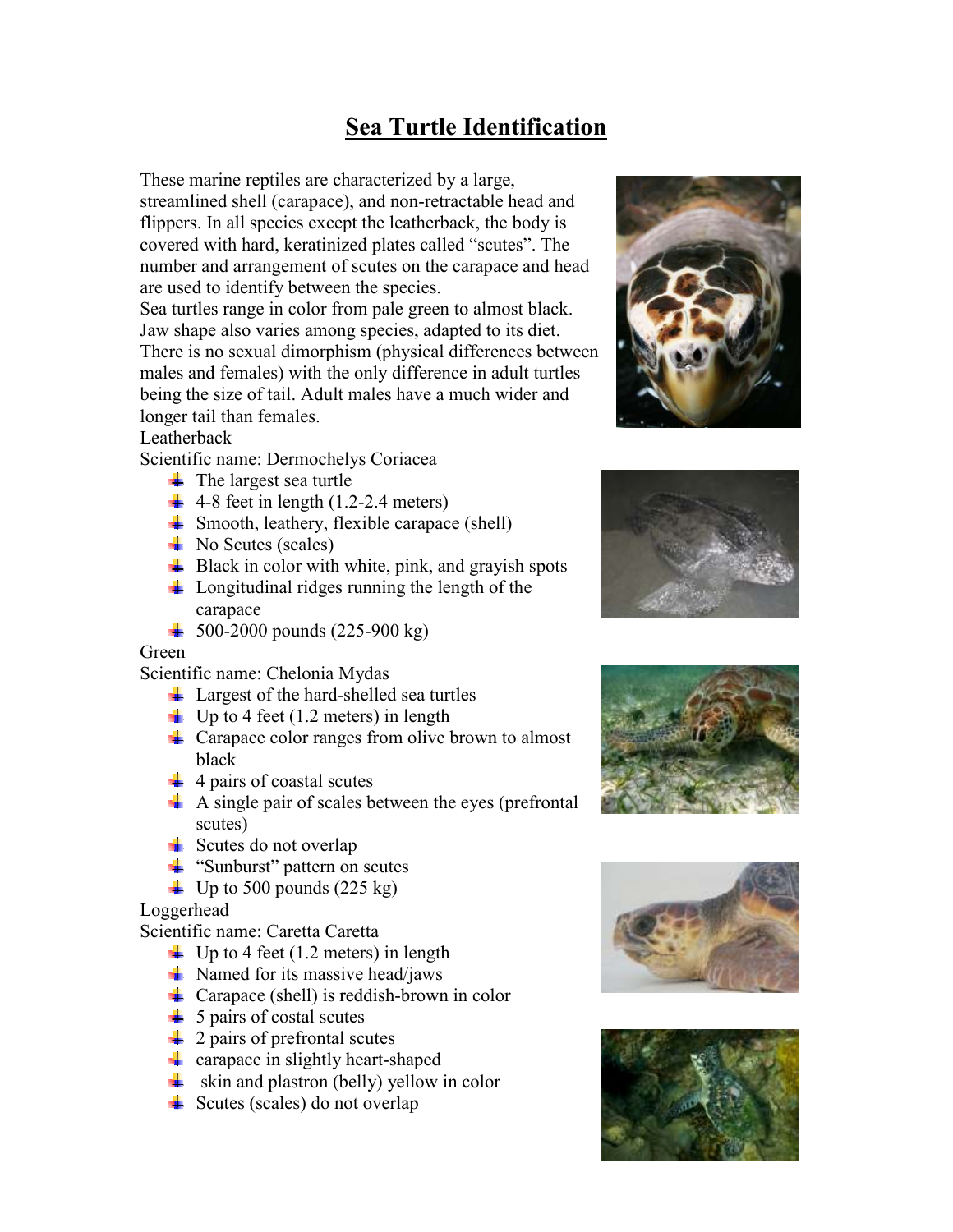$\downarrow$  200-400 pounds (90-180 kg)

### Hawksbill

Scientific name: Eretmochelys Imbricata

- $\downarrow$  2-3 feet (.5-1 meter) in length
- $\downarrow$  One of the smaller species
- **Fi** Overlapping scutes (scales) on carapace (unique to this species)
- $\frac{1}{4}$  4 pairs of costal scutes
- $\frac{1}{2}$  Named for its narrow head and bird like beak
- $\overline{\phantom{a}}$  Brightly colored carapace (shell)
- $\frac{1}{2}$  100-200 pounds (45-90 kg)

### Olive Ridley

Scientific name: Lepidochelys Olivacea

- $\downarrow$  Named for its pale green carapace (shell)
- $\neq 2$  to 2.5 feet (~.6 meters) in length
- $\overline{\phantom{a}}$  Slightly hearty-shaped carapace
- $\div$  6 or more pairs of costal scutes
- <sup>4</sup> 2 pairs of prefrontal scutes
- $\pm$  75-100 pounds (34-45 kg)
- $\blacksquare$  The most abundant species

Kemp's Ridley

Scientific name: Lepidochelys Kempii

- $\ddot{\bullet}$  The smallest species
- $\Box$  Up to 2 feet (.6 meters) in length
- $\pm$  Triangular shaped head and hooked beak
- $\frac{1}{2}$  5 pairs of costal scutes
- $\downarrow$  2 pairs of prefrontal scutes
- $\downarrow$  Olive-grey carapace (shell)
- Almost circular carapace is as wide, or wider as it is long
- $\pm$  The only species of sea turtle that nests primarily during the day
- $\frac{1}{2}$  75-+100 pounds

## Flat back

Scientific name: Natator Depressus

- $\downarrow$  Named for its flat carapace (shell)
- $\blacksquare$  Up to 3 feet (.9 meters) in length
- **→** Pale grayish-green carapace
- $\frac{1}{4}$  4 pairs of costal scutes single pair of prefrontal scutes
- $\overline{\phantom{a}}$  Edges of carapace are distinctly upturned
- $\downarrow$  Up to 200 pounds (90 kg)
- Only found in waters around northern Australia and southern Indonesia